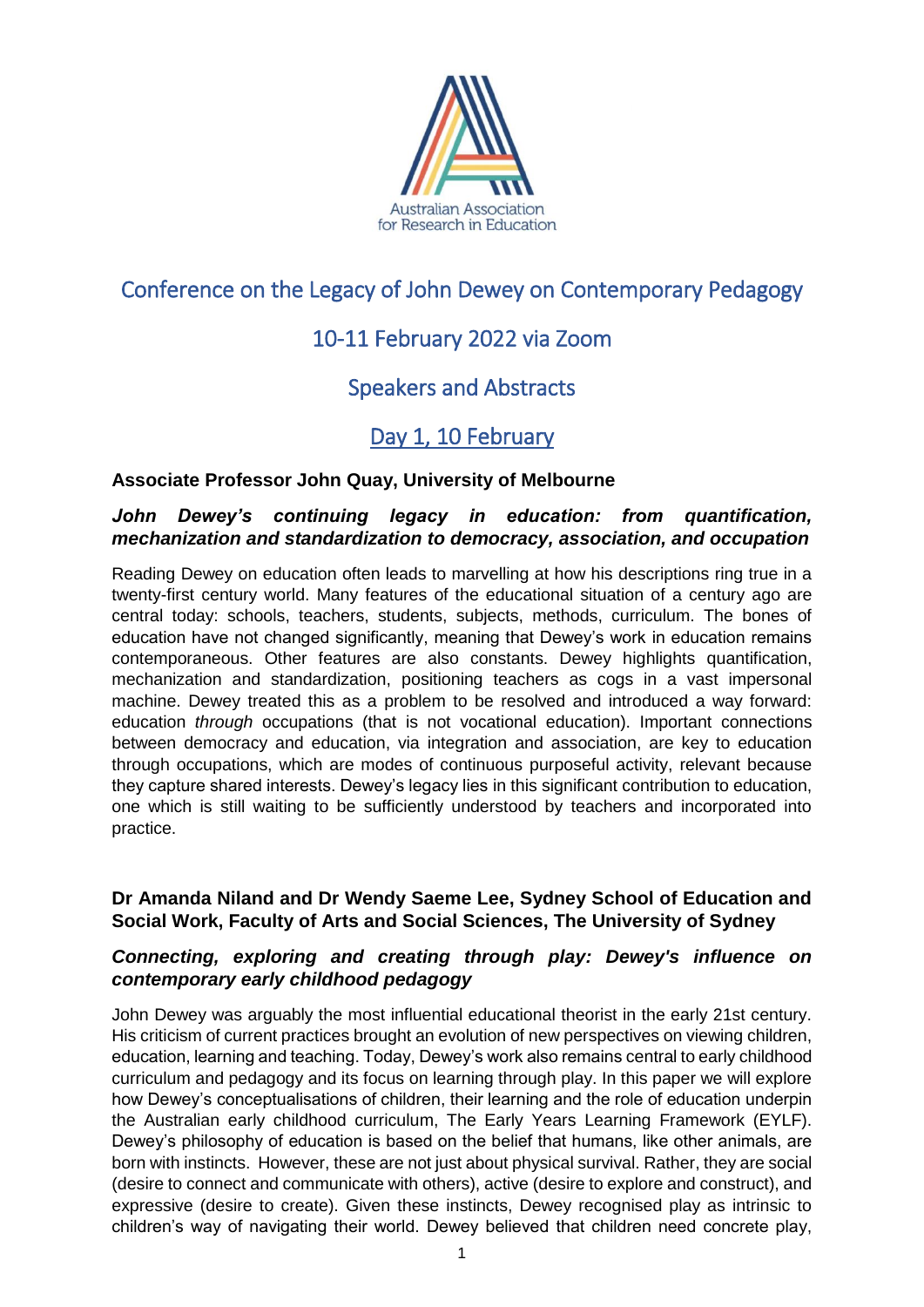exploration of natural and everyday materials, and interactions with teachers as facilitators. He regarded play and education as cultural and social, and saw educational settings as communities in which children should be active participants, in line with principles of democracy. Dewey's thinking has contributed to the international recognition of children's rights, leading to the UN Declaration of 1989 and consequent recognition in social and educational policies and laws in the 21st century. Dewey's recognition of children's rights and their competence to be active in their own learning through play and everyday experiences is central to Australian early childhood pedagogy.

## **Dr James Harrison and Dr Jan Hendrik Roodt - Otago Polytechnic, New Zealand**

## *The legacy of John Dewey: His contribution to cyclical and iterative processes and its potential for addressing contemporary problems using transdisciplinary approaches*

John Dewey is hailed as the father of experiential learning and yet it was his recognition of a long tradition of knowing how, when he challenged the new educational paradigm of theory preceding practice. Instead of just arguing for practice led education, he analysed its components and identified a cyclical process, where understanding from observation, analysis, synthesis and then trialling demonstrated how practice delivered theory. It is the cyclical process which underpins many processes of learning, problem solving and actionbased research that remains prevalent today. In his recent PHD studies, Harrison (2021) identified that a cyclical framework of developmental practice and its iteration continued to underpin most vocational and professional practice and its ongoing stability. Engineers solve engineering problems, doctors medical problems, electricians electrical problems, and hairdressers hairdressing problems. However, due to human impact on the natural environment and resource needs, the nature and frequency of wicked problems are multiplying exponentially and people are finding that a solution from a single discipline is becoming increasingly difficult. The purpose of this paper is to acknowledge the cyclical and iterative nature of problem solving synthesised by Dewey but to explore how this may be evolved still further using transdisciplinary practice explained by a collection of work from Padmanabhan (2017). This provides the possibility of differentiating professional practice and pragmatic research from academic research and enhancing recognition of the former. Both authors will provide examples from their post graduate professional practice work undertaken at Otago Polytechnic.

### **Professor Bill Green, Charles Sturt University.**

### *Curriculum, Communication and Democracy: Learning from John Dewey*

John Dewey's *Education and Democracy* (1916) is a key document in the history and philosophy of education. A key element of *Education and Democracy*, as Gert Biesta (2006) argues, is Dewey's view of communication, which is directly related to his educational philosophy. Other works by Dewey (e.g., *Experience and Nature*) similarly thematise communication. This paper will look at the relationship between curriculum theory and the philosophy of communication, drawing specifically on Dewey's work, and more particularly his account of education and democracy, communication and community. It builds on earlier work on the relationship between communication studies and curriculum inquiry, on curriculum and representation, and on the history of 'progressive education' in Australia. It seeks to provide the basis for an informed sense of Dewey's work for better understanding the relationship between curriculum, communication, and democracy more generally.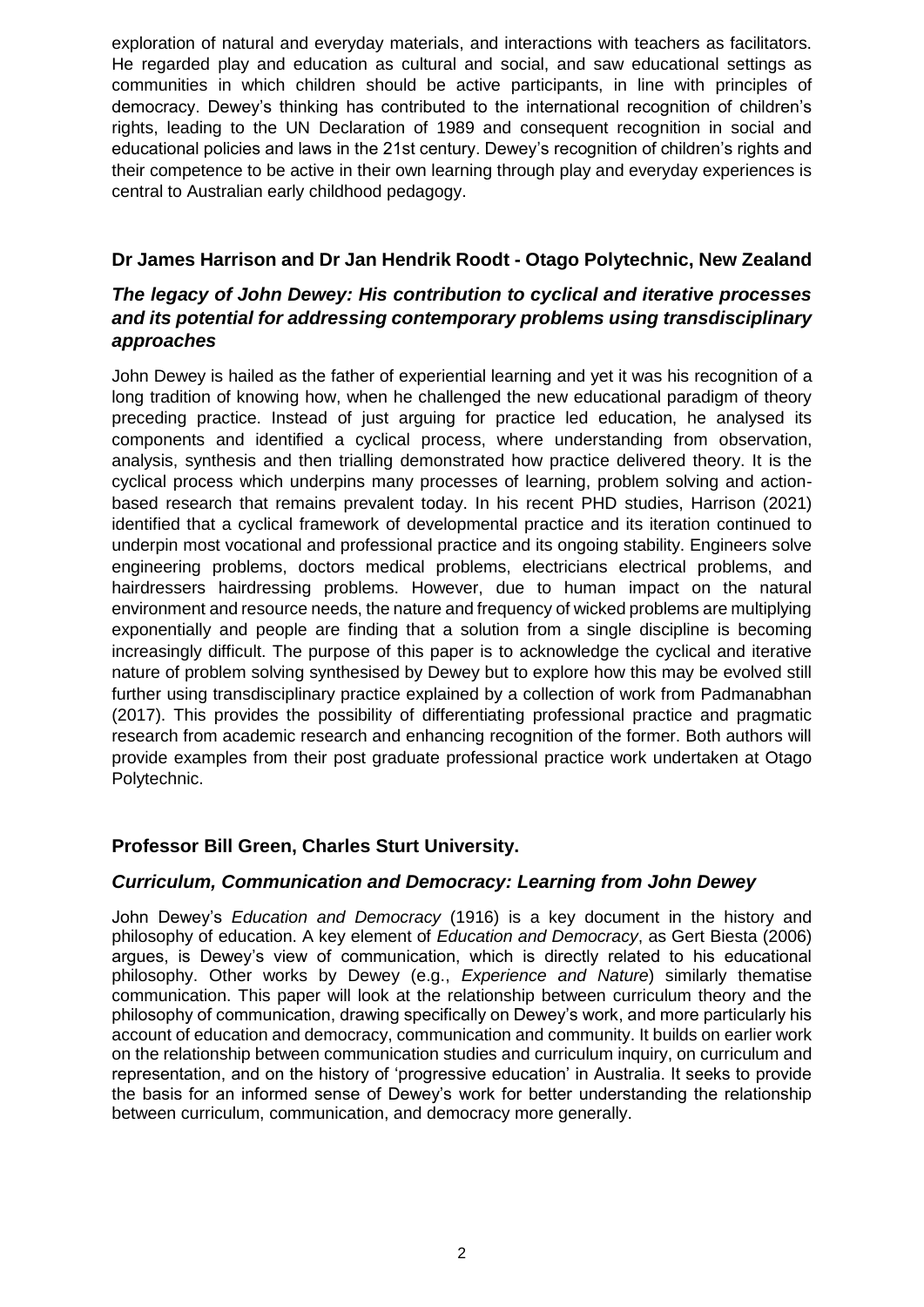### **Ms Penny Robin Vlies, Doctoral Student, University of Sydney and Ms Tegan Xenos, NSW Department of Education**

### *Dewey and Twilight thinking - Perceptions and enactments of useful and beautiful knowledge*

The long-term vision laid out in the 2020 NSW Curriculum Review is 'to support teachers to nurture wonder, ignite passion' for every young person'. A central theme in the reform report is the *practical* use of knowledge arguing for 'students to put their subject knowledge and understandings to work'. The NSW Government response to the NSW Curriculum Review final report makes no reference to wonder or passion. In it, the lived experience of learning, the possibility of learning as joyful or that knowledge is uncertain is absent, rather students are temporal future somethings, most often contributors. We examine the language of curriculum reform and teachers' enactment of this in classroom practice to understand the extent to which the vision of nurturing wonder is a reality for students in NSW. Using Saito's (2015) description of John Dewey's beautiful and useful knowledge three pedagogical models were analysed and the accompanying student work explored for Dewey's 'twilight thinking' somewhere between the known, the unknown and the imagined. The models were developed by teachers in NSW schools K-10 as part of a program to embed critical thinking in curriculum design. They illustrate the pedagogical decisions both teachers and students make when attempting to nurture wonder. In completing the intention of 'nurturing wonder and igniting passion' resolution of the distinction between what is useful to know and knowledge in the higher sense is considered. Dewey's pragmatism presents an opportunity to resist the bifurcation of useful and beautiful knowledge in current educational discourse. We provide evidence of classroom practices that step away from the "narrowing sense of useful knowledge". This is knowledge that resists being just accountable, empirical or practical and that is inseparable from the beautiful. In order to achieve the long-term vision of wonder and passion.

## **Associate Professor Cathie Burgess, University of Sydney Dr Katrina Thorpe, University of Technology, Sydney**

### *Conceptualising experience through Aboriginal-led Country-centred learning.*

Dewey was critical of education systems that failed to include experiential learning beyond the classroom into the curriculum. Aboriginal-led Country-centred learning, where learners walk with and learn from Country is an experiential approach where knowing occurs through being and doing. Country-centred relationships are nurtured through deep listening to community voice where truth-telling emerges as a relational connection between past, present and future. These connections engage learners in new processes and knowledges and so facilitate healing, conscientisation, belonging and knowledge sharing. Dewey noted the transformative potential of experiential learning in democratic education. In Australia, acknowledging Aboriginal peoples' ontological connection to Country shapes identity, foregrounds Indigenous sovereignty, and is critical to our democracy. As Country-centred pedagogies challenge knowledge 'truths' and deficit representations of Aboriginal peoples, students' cognitive and affective responses transform the way in which they source, experience and think about knowledge. A Country-centred framework for analysing curriculum and pedagogy from a relationally responsive Indigenous standpoint subverts western approaches that prioritise knowledge over experience by positioning ethical processes of respecting and valuing before knowledge production. This mobilises Country-centred relationships and transforms knowledge into culturally sustaining practices as students' value their cultural backgrounds and lived experiences as critical to their educational success.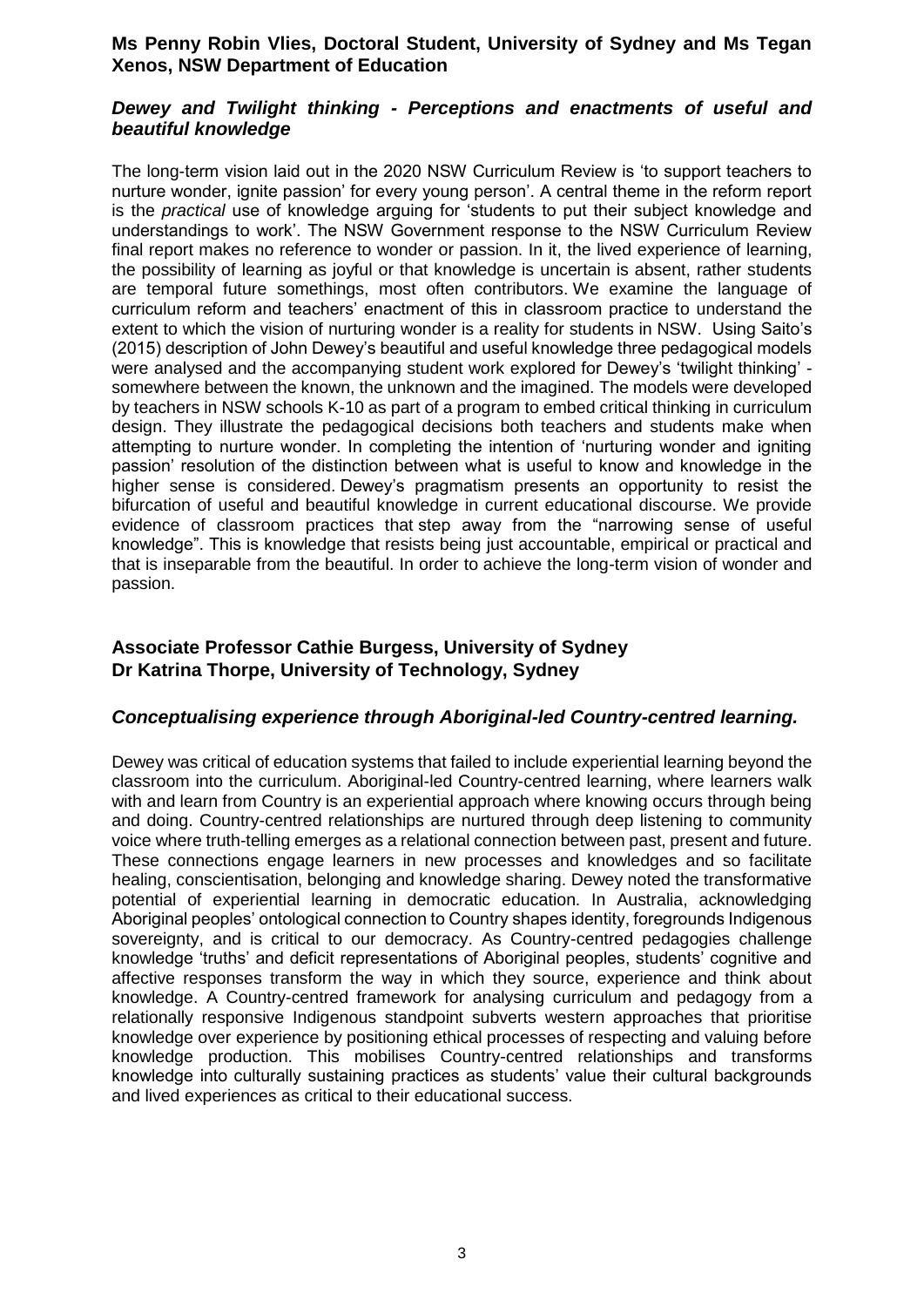## **Dr Robert Stevens, PhD Candidate University of Sydney**

#### *How We Think*

Drawing on Dewey's 1910 book "How we think" I argue that while the roots of thought (or cognition) lie in the ability of animals to orientate themselves in space, and that these roots are clear in the way that Dewey characterised thinking, speech, a social competence, vastly energises thinking. While, as Dewey and Vygotsky realised, speech and thought cannot be equated we reason better together in a community of inquiry than we do on our own.

# Day  $2 - 11$  February

#### **Associate Professor Philip Cam, School of Humanities and Languages, UNSW**

#### *Thinking as Method*

Dewey is well-known for claiming that school education is all about developing the ability to think. There is nothing else for schools to do so far as students' minds are concerned. Thinking is not only the aim of education for Dewey, however, but the means of achieving it. This is not because it is the method to be preferred. Rather, as Dewey understands it, thinking is method so far as intelligent learning is concerned. In 'Thinking as Method' I examine these extraordinary claims and show how Dewey's own discipline of philosophy provides a model for them.

### **Dr Britta Jensen, Co-director, Centre for Critical Thinking and Ethics, Newington College, Stanmore NSW**

#### *Thinking in NSW schools*

A central purpose of school education is to nurture and support students as thinkers (Dewey, 1910). In our modern Australian context, ACARA's General Capabilities behoove all teachers to engage with Critical Thinking; since no particular methodology or pedagogy is directly endorsed, teachers and schools are free to choose how to engage and cultivate students' thinking. Philosophy in Schools, (aka Philosophy for Children or P4C), a pedagogy whose genesis owes much to Dewey's influence, provides a clear and rich classroom model for supporting critical, creative and collaborative thinking, K-12, across all KLAs. Phil Cam, a leading figure in Philosophy in Schools, envisions that (philosophical) inquiry could become the "connective tissue that would enable the different parts of the curriculum to form a more effective whole" (Cam, 2010). In this talk I will showcase the successes of this approach where it has been taken up in NSW, highlighting its capacity to stimulate best practice in a variety of ways across a range of schools and initiatives.

## **Dr Lorraine (Lorri) Beveridge, NSW Department of Education and Michael Murray**

#### *How is Dewey relevant to primary classrooms today?*

Underpinning Dewey's theory of learning is the belief that students learn best by doing- a ubiquitous constructivist view. We are educators who teach English and provide professional learning for teachers. Our niche is teaching English using the vehicle of quality texts. In this session we will outline how Dewey's theory of education coheres with our work in schools, including supporting schools in the implementation of integrated English units that incorporate knowledge across the key learning areas, emphasising the interconnectedness of learning